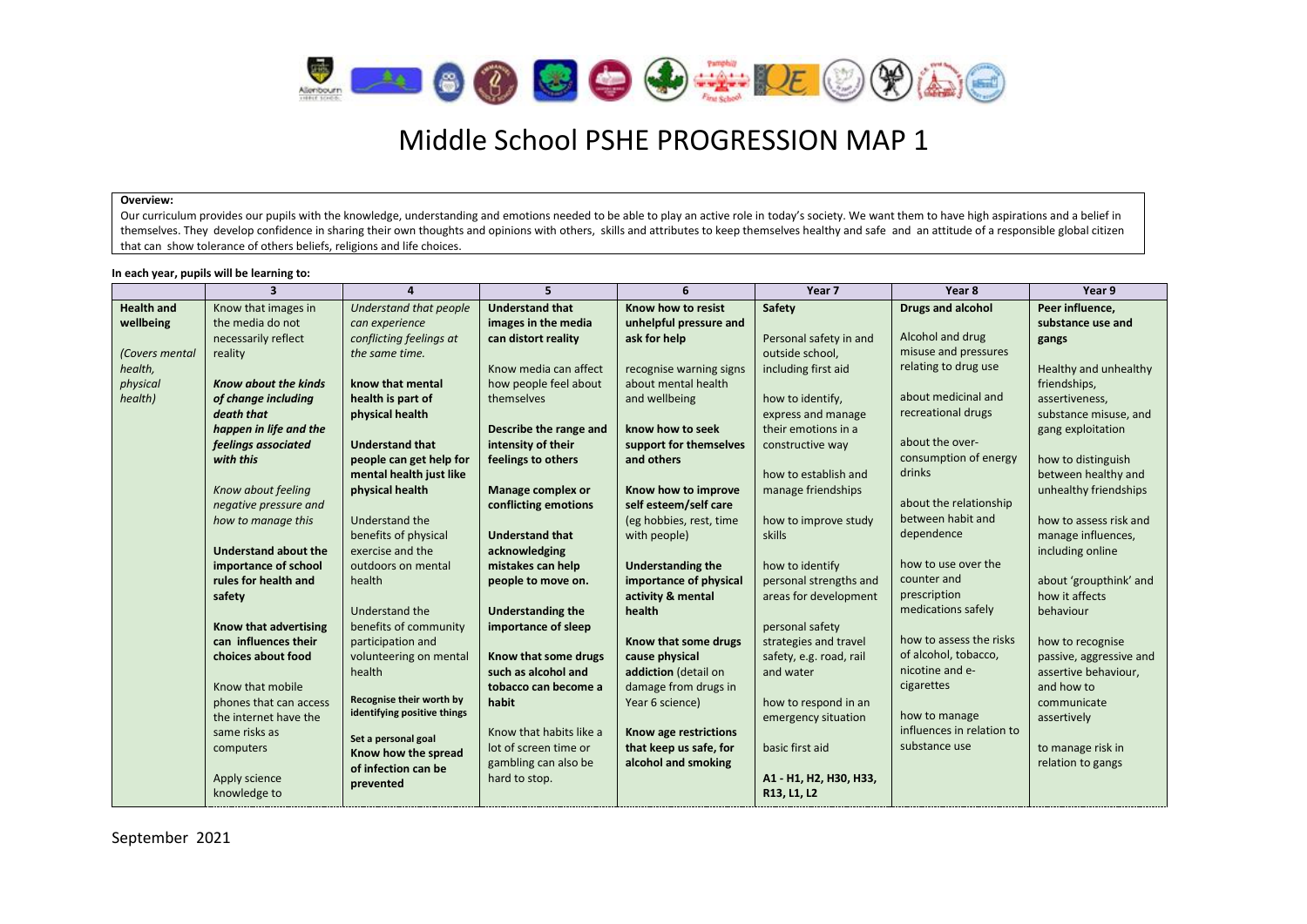

| understand the idea of | know how to maintain |  |                           | how to recognise and       | about the legal and       |
|------------------------|----------------------|--|---------------------------|----------------------------|---------------------------|
| a balanced diet        | good oral hygiene    |  | <b>Health and puberty</b> | promote positive social    | physical risks of         |
|                        |                      |  |                           | norms and attitudes        | carrying a knife          |
|                        | know basic first aid |  | Healthy routines,         |                            |                           |
| Know our lives should  |                      |  | influences on health,     | A1 - H23, H24, H25,        | about positive social     |
| be in balance eg rest, | Know about keeping   |  | puberty, unwanted         | H26, H27, H29, H31, H5,    | norms in relation to      |
|                        |                      |  |                           |                            |                           |
| sleep, work, play,     | safe in the local    |  | contact, and FGM          | R42, R44                   | drug and alcohol use      |
| exercise, eating       | environment          |  |                           |                            |                           |
|                        |                      |  | how to make healthy       |                            | about legal and health    |
| Know some drugs are    |                      |  | lifestyle choices         | <b>Emotional wellbeing</b> | risks in relation to drug |
| common in everyday     |                      |  | including diet, dental    |                            | and alcohol use,          |
| life (medicines,       |                      |  | health, physical activity | Mental health and          | including addiction and   |
| caffeine, alcohol and  |                      |  | and sleep                 | emotional wellbeing,       | dependence                |
| tobacco)               |                      |  |                           | including body image       |                           |
|                        |                      |  | how to manage             | and coping strategies      | A1: H24, H25, H27,        |
| Know taking too much   |                      |  | influences relating to    |                            | H28, H29, R1, R20, R37,   |
| of these drugs is      |                      |  | caffeine, smoking and     | about attitudes            | R42, R44, R45, R46,       |
| dangerous              |                      |  | alcohol                   | towards mental health      | <b>R47</b>                |
|                        |                      |  |                           |                            | <b>Healthy lifestyle</b>  |
|                        |                      |  | how to manage             | how to challenge myths     |                           |
|                        |                      |  | physical and emotional    | and stigma                 | Diet, exercise, lifestyle |
|                        |                      |  | changes during puberty    |                            | balance and healthy       |
|                        |                      |  |                           | about daily wellbeing      | choices, and first aid    |
|                        |                      |  |                           |                            |                           |
|                        |                      |  | about personal hygiene    | how to manage              |                           |
|                        |                      |  |                           | emotions                   |                           |
|                        |                      |  | how to recognise and      |                            | about the relationship    |
|                        |                      |  | respond to                |                            | between physical and      |
|                        |                      |  | inappropriate and         | how to develop digital     | mental health             |
|                        |                      |  | unwanted                  | resilience                 |                           |
|                        |                      |  | contact                   |                            | about balancing work,     |
|                        |                      |  |                           | about unhealthy coping     | leisure, exercise and     |
|                        |                      |  | about FGM and how to      | strategies (e.g. self-     | sleep                     |
|                        |                      |  | access help and           | harm and eating            |                           |
|                        |                      |  | support                   | disorders)                 | how to make informed      |
|                        |                      |  |                           |                            | healthy eating choices    |
|                        |                      |  | Spr - 2: H5, H13, H14,    | about healthy coping       |                           |
|                        |                      |  | H15, H16, H17, H18,       | strategies                 | how to manage             |
|                        |                      |  | H20, H22, H34             |                            | influences on body        |
|                        |                      |  |                           | Spr 2: H3, H4, H6, H7,     | image                     |
|                        |                      |  |                           | H8, H9, H10, H11, H12,     |                           |
|                        |                      |  |                           | L <sub>24</sub>            | to make independent       |
|                        |                      |  |                           |                            |                           |
|                        |                      |  |                           |                            | health choices            |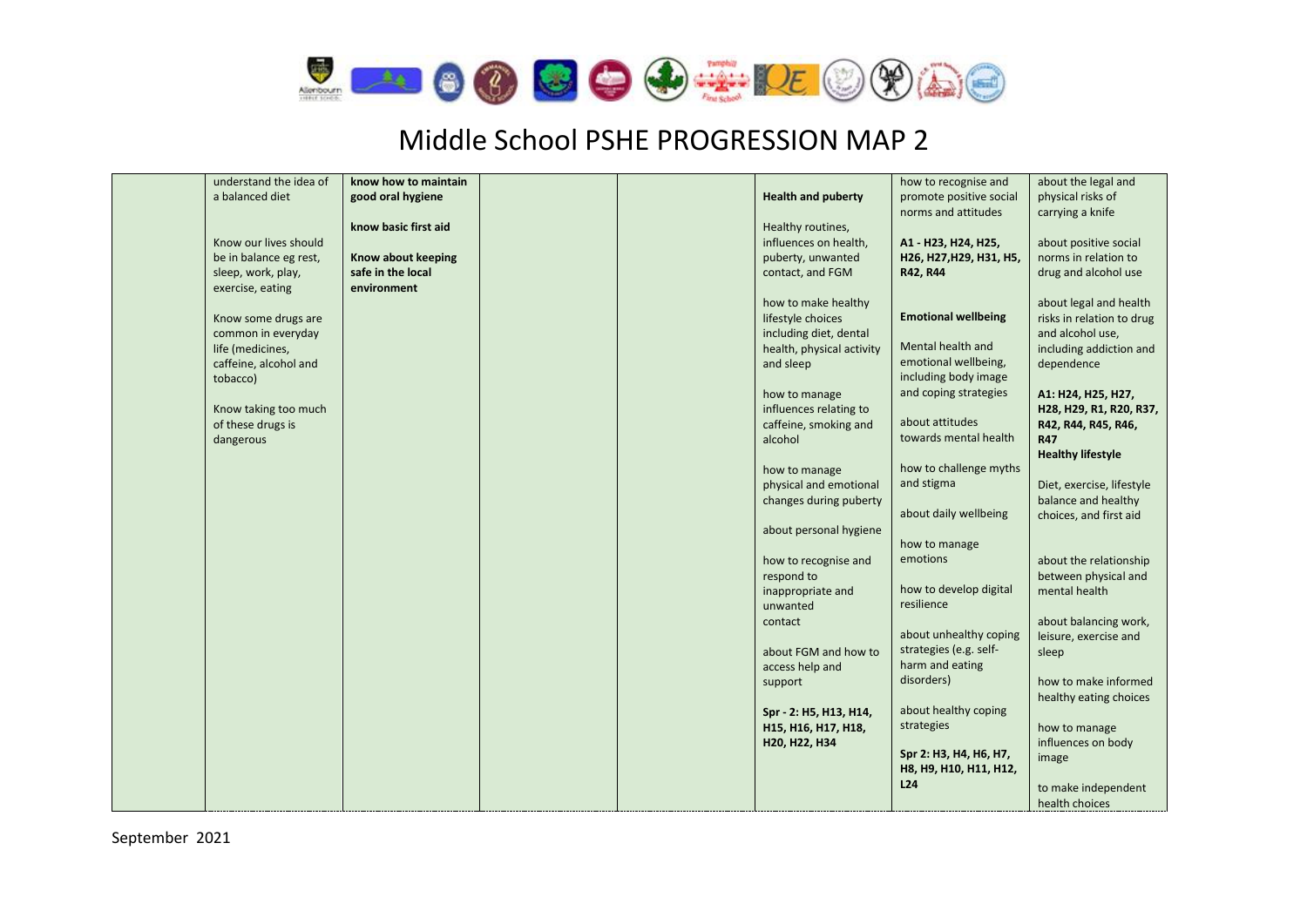

|                                                                                                                                                                             |  |  | to take increased<br>responsibility for<br>physical health,<br>including testicular self-<br>examination |
|-----------------------------------------------------------------------------------------------------------------------------------------------------------------------------|--|--|----------------------------------------------------------------------------------------------------------|
| $\mathcal{L}^{\text{max}}_{\text{max}}$ and $\mathcal{L}^{\text{max}}_{\text{max}}$ and $\mathcal{L}^{\text{max}}_{\text{max}}$ and $\mathcal{L}^{\text{max}}_{\text{max}}$ |  |  | Spr 1 : H3, H14, H15,<br>H16, H17, H18, H19,<br>H <sub>21</sub>                                          |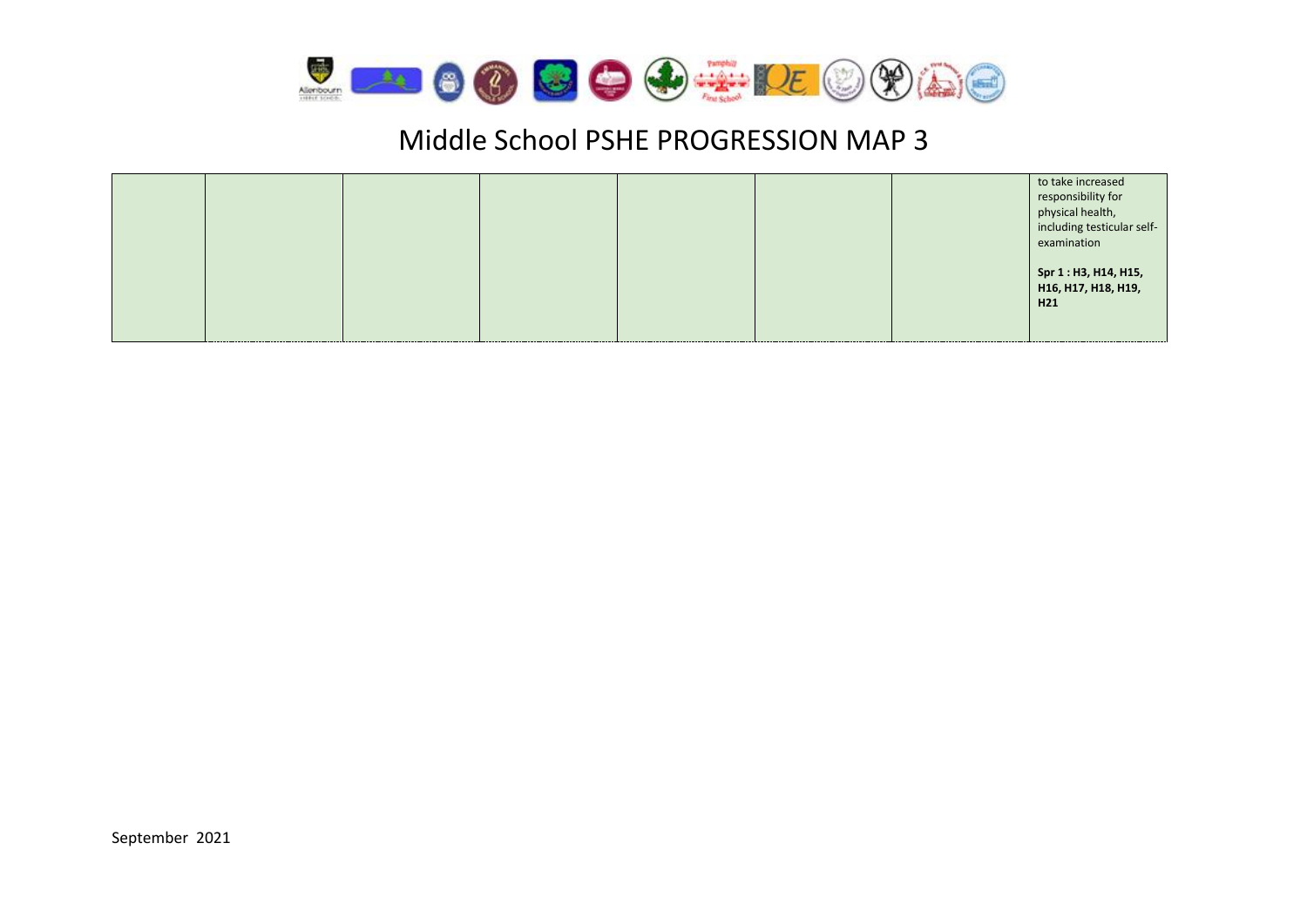$\frac{1}{\sqrt{2}}$ 



# Middle School PSHE PROGRESSION MAP 4

| <b>Relationships</b> | Year <sub>3</sub>            | Year 4                                   | Year 5                      | Year 6                   | Year 7                        |                           | Year 9                   |
|----------------------|------------------------------|------------------------------------------|-----------------------------|--------------------------|-------------------------------|---------------------------|--------------------------|
|                      | <b>Respond to how others</b> | Know about some                          | Recognise when a            | <b>Know about times</b>  | <b>Diversity</b>              | Year <sub>8</sub>         | Respectful               |
| <b>RSE</b>           | are feeling                  | things that makes a                      | friendship is unhealthy     | when it appropriate      |                               |                           | relationships            |
|                      |                              | healthy friendship (eg                   |                             | and necessary to break   | Diversity, prejudice,         |                           |                          |
| (Covers              | understand everyone          | truthfulness, trust,                     | <b>Understand that most</b> | a confidence             | and bullying                  | <b>Discrimination</b>     | Families and parenting,  |
| general              | is equal                     | loyalty, kindness,                       | friendships have ups        |                          |                               |                           | healthy                  |
| relationships,       |                              | generosity, sharing                      | and downs                   | know what makes a        | about identity, rights        | Discrimination in all its | relationships, conflict  |
| sexual               | Know about the               | interests and                            |                             | positive, healthy        | and responsibilities          | forms, including:         | resolution, and          |
| relationships,       | right to privacy             | experiences and                          | <b>Understand that</b>      | relationship (eg as in   |                               | racism, religious         | relationship changes     |
| legal basis)         |                              | support with problems                    | problems with friends       | friendships)             | about living in a diverse     | discrimination,           |                          |
|                      | Know about the               | and difficulties)                        | can often be worked         |                          | society                       | disability,               | about different types of |
|                      | importance of                |                                          | through so that the         | know that mutual         |                               | discrimination, sexism,   | families and parenting,  |
|                      | keeping personal             | <b>Know that healthy</b>                 | friendship is repaired      | respect is important in  | how to challenge              | homophobia, biphobia      | including single         |
|                      | boundaries                   | friendships are positive                 | or even strengthened.       | all relationships        | prejudice, stereotypes        | and transphobia           | parents, same sex        |
|                      |                              | and welcoming                            |                             |                          | and discrimination            |                           | parents, blended         |
|                      | Know what to consider        | towards others so do                     | Recognise that roles        | Know practical steps     |                               |                           | families, adoption and   |
|                      | before sharing pictures      | not make others feel                     | people take in different    | they can take in a       | the signs and effects of      | how to develop self-      | fostering                |
|                      | of themselves and            | lonely or excluded.                      | groups change eg            | range of different       | all types of bullying,        | worth and confidence      |                          |
|                      | others online                |                                          | leader, follower            | contexts to improve or   | including online              | about gender identity,    | about positive           |
|                      |                              | Know the importance                      |                             | support respectful       |                               | transphobia and           | relationships in the     |
|                      |                              | of permission-seeking                    | understand the roles        | relationships.           | how to respond to             | gender-based              | home and ways to         |
|                      | <b>Understand how to</b>     | and giving, in                           | they take on in             |                          | bullying of any kind,         | discrimination            | reduce homelessness      |
|                      | recognise if family          | relationships with                       | different                   | Know self-respect is     | including online              |                           | amongst young people     |
|                      | relationships are            | friends, peers and                       | situations                  | important and links to   |                               | how to recognise and      |                          |
|                      | making them feel             | adults.                                  |                             | happiness                | how to support others         | challenge homophobia      | about conflict and its   |
|                      | unhappy or unsafe,           |                                          | use negotiation to          |                          |                               | and biphobia              | causes in different      |
|                      | and how to seek help.        | Know principles of                       | resolve disputes and        | Know principles of       | Spr 1 - R3, R38, R39,         |                           | contexts, e.g. with      |
|                      |                              | permission apply                         | conflict                    | respect apply online as  | R40, R41                      | how to recognise and      | family and friends       |
|                      |                              | online as well as face-                  |                             | well as face-to-face     |                               | challenge racism and      |                          |
|                      |                              | to-face                                  | use compromise and          |                          | <b>Building relationships</b> | religious discrimination  | conflict resolution      |
|                      |                              |                                          | alternatives to resolve     | know girls' perceptions  |                               |                           | strategies               |
|                      |                              |                                          | disputes and conflict       | of boys, and boys'       | Self-worth, romance           |                           |                          |
|                      |                              | Know how to maintain good<br>friendships |                             | perceptions of girls can | and friendships               | Spr 1: R39, R40, R41,     | how to manage            |
|                      |                              |                                          | Give helpful                | be different             | (including online) and        | R3, R4, R42, R43          | relationship and family  |
|                      |                              | Understand how actions can               | feedback and                |                          | relationship                  |                           | changes, including       |
|                      |                              | affect ourselves and others              | support to others           | link between changes     | boundaries                    | <b>Identity</b> and       | relationship             |
|                      |                              | Recognise all forms of                   |                             | at puberty, sexual       |                               | relationships             | breakdown, separation    |
|                      |                              | <b>Bullying</b>                          | Understand                  | intercourse and the      | how to develop self-          |                           | and divorce              |
|                      |                              | Recognise dares Know that                | relationships are           | start of a baby          | worth and self-efficacy       | Gender identity, sexual   |                          |
|                      |                              | resorting to violence is never           | personal and there is       |                          |                               | orientation, consent,     | how to access support    |
|                      |                              | right.                                   | no need to feel             | know age restrictions    | about qualities and           |                           | services                 |
|                      |                              |                                          |                             | for sexual intercourse   | behaviours relating to        |                           |                          |

September 2021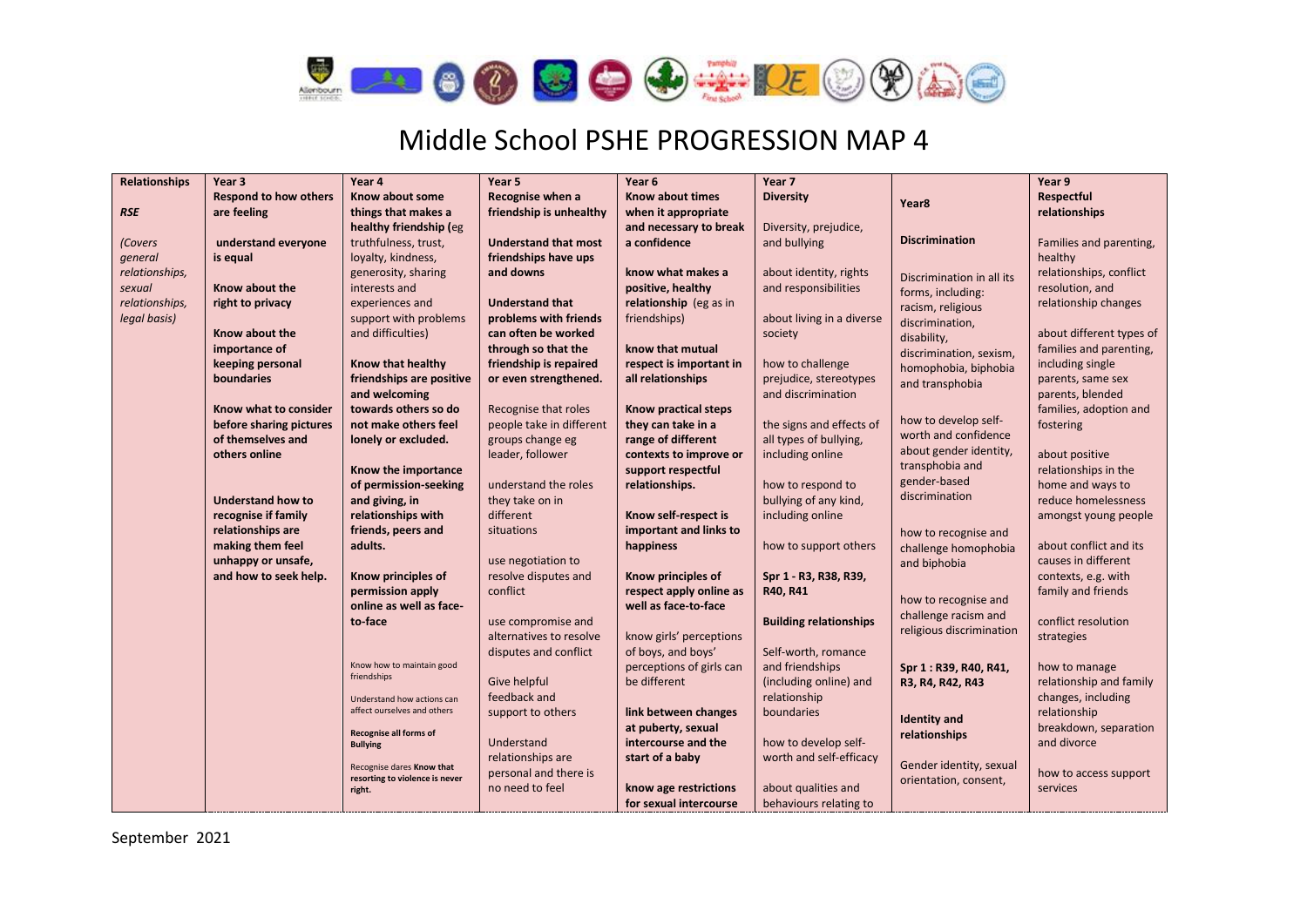$\bigotimes$ 



|  | Judge whether physical     | pressured to have a      |                          | different types of      | 'sexting', and an        | Spr 1: H2, R1, R6, R19, |
|--|----------------------------|--------------------------|--------------------------|-------------------------|--------------------------|-------------------------|
|  | contact is acceptable      |                          |                          |                         |                          |                         |
|  |                            | boyfriend/girlfriend     | know that a baby         | positive relationships  | introduction to          | R21, R22, R23, R35,     |
|  | or unacceptable            | Use terms vulva,         | depends on an adult to   | how to recognise        | contraception            | <b>R36</b>              |
|  |                            | vagina, penis and        | meet its basic needs     | unhealthy relationships |                          | Intimate relationships  |
|  | Know how to respond        | testicles accurately     |                          |                         | the qualities of         |                         |
|  | to unacceptable            |                          | know that a baby's       | how to recognise and    | positive, healthy        | Relationships and sex   |
|  | physical contact           | label male and female    | needs include the        | challenge media         | relationships            | education including     |
|  |                            | body parts including     | emotional and            | stereotypes             |                          | consent, contraception, |
|  | <b>Know that</b>           | reproductive organs      | financial                |                         | how to demonstrate       | the risks of STIs, and  |
|  | unacceptable physical      |                          |                          | how to evaluate         | positive behaviours in   | attitudes to            |
|  | contact is not the         | know about the           | <b>Know about</b>        | expectations for        | healthy relationships    | pornography             |
|  | victim's fault             | menstrual cycle          | committed loving         | romantic relationships  |                          |                         |
|  |                            |                          | relationships (including |                         | about gender identity    | about readiness for     |
|  | know that personal         | know about wet           | marriage and civil       | about consent, and      | and sexual orientation   | sexual activity, the    |
|  | hygiene is important       | dreams                   | partnership)             | how to seek and         |                          | choice to delay sex, or |
|  | <b>Understand that</b>     |                          |                          | assertively             | about forming new        | enjoy intimacy without  |
|  | relationships in the       | know the emotional       | Know that marriage       | communicate             | partnerships and         | sex                     |
|  | family are developed       | changes that take        | and civil partnership    | consent                 | developing               |                         |
|  | by spending time           | place at puberty         | are intended to be       | Sum 1 - H1, R2, R9,     | relationships            | about myths and         |
|  | together and sharing       |                          | lifelong                 | R11, R13, R14, R16,     |                          | misconceptions relating |
|  | each other's lives         | know about different     |                          | <b>R24</b>              | about the law in         | to consent              |
|  |                            | feelings and emotions    | Know that marriage,      |                         | relation to consent      |                         |
|  | <b>Understand families</b> | during puberty e.g       | arranged marriage and    |                         |                          | about the continuous    |
|  | try to be committed to     | crushes                  | civil partnership is     |                         | that the legal and       | right to withdraw       |
|  | each other                 |                          | between two people       |                         | moral duty is with the   | consent and capacity to |
|  |                            | understand feelings will | who willingly agree      |                         | seeker of consent how    | consent                 |
|  | <b>Understand stable,</b>  | include highs and low    |                          |                         | to effectively           |                         |
|  | caring relationships are   |                          | Know that to force       |                         | communicate about        | about STIs, effective   |
|  | important for              | know that puberty        | anyone into marriage     |                         | consent in relationships | use of condoms and      |
|  | children's security        | occurs at different      | (forced marriage) is     |                         |                          | negotiating safer sex   |
|  | growing up.                | times for different      | illegal                  |                         | about the risks of       |                         |
|  |                            | people and explain       |                          |                         | 'sexting' and how to     | about the               |
|  |                            | why.                     |                          |                         | manage requests or       | consequences of         |
|  |                            |                          |                          |                         | pressure to send an      | unprotected sex,        |
|  |                            |                          |                          |                         |                          | including pregnancy     |
|  |                            | know that during         |                          |                         | image                    |                         |
|  |                            | puberty certain parts    |                          |                         |                          |                         |
|  |                            | of the body need to be   |                          |                         | about basic forms of     | how the portrayal of    |
|  |                            | kept clean               |                          |                         | contraception, e.g.      | relationships in the    |
|  |                            |                          |                          |                         | condom and pill          | media and               |
|  |                            | know which products      |                          |                         |                          | pornography might       |
|  |                            | to buy to keep clean.    |                          |                         | Sum 1: H35, H36, R4,     | affect expectations     |
|  |                            |                          |                          |                         | R5, R10, R16, R18, R24,  |                         |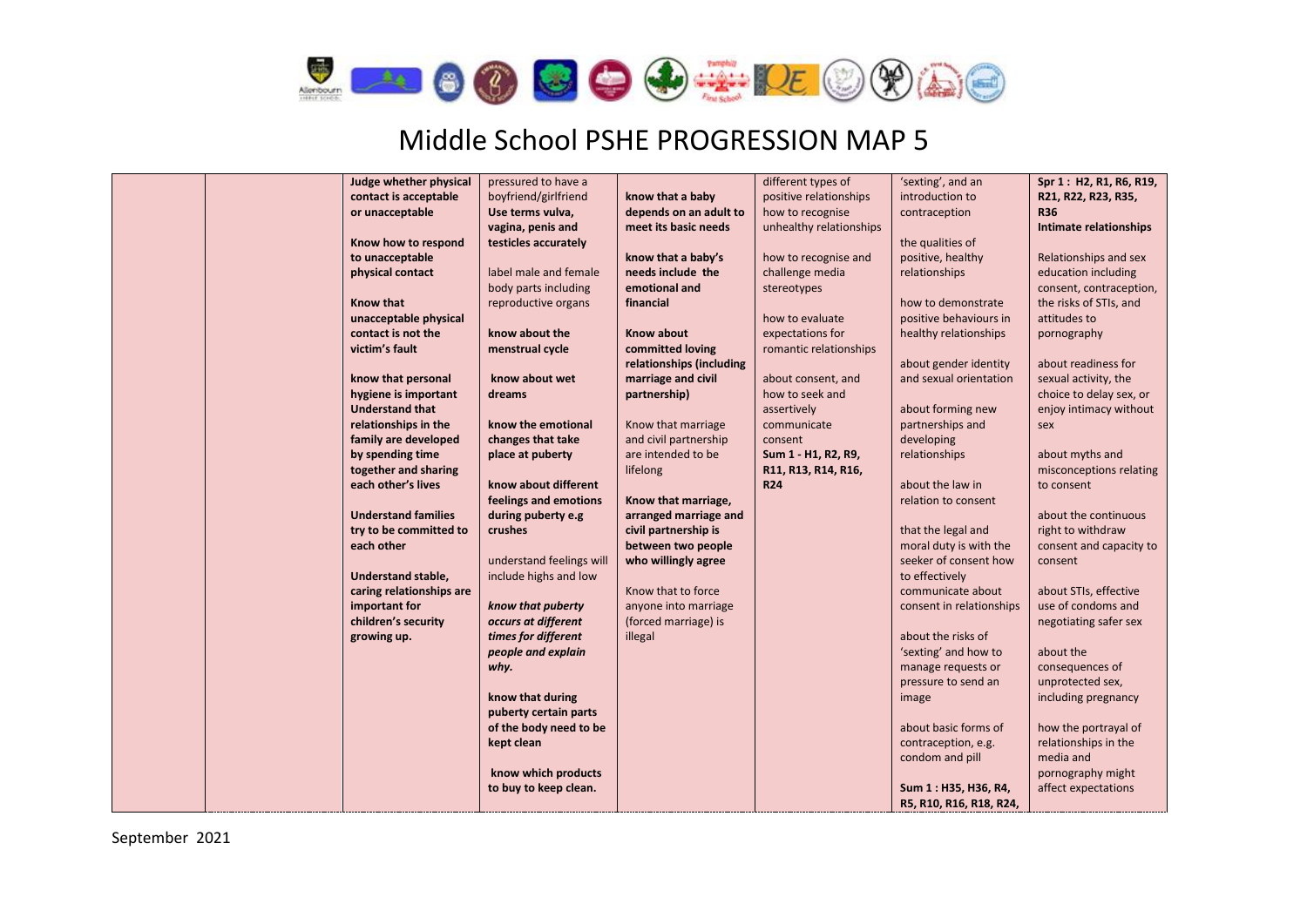

|  | Know about different<br>types of relationships<br>(friends, families,<br>couples, marriage, civil<br>partnership, same sex)<br>Know age restrictions<br>for marriage and civil<br>partnership<br>know about the<br>correct use of the<br>terms sex, gender<br>identity and sexual<br>orientation |  |  | R25, R26, R27, R29,<br>R30, R32 | how to assess and<br>manage risks of<br>sending, sharing or<br>passing on sexual<br>images<br>how to secure personal<br>information online<br>Sum 1 : R7, R8, R11,<br>R12, R18, R24, R26,<br>R27, R28, R29, R30,<br>R31, R32, R33, R34, L21 |
|--|--------------------------------------------------------------------------------------------------------------------------------------------------------------------------------------------------------------------------------------------------------------------------------------------------|--|--|---------------------------------|---------------------------------------------------------------------------------------------------------------------------------------------------------------------------------------------------------------------------------------------|
|--|--------------------------------------------------------------------------------------------------------------------------------------------------------------------------------------------------------------------------------------------------------------------------------------------------|--|--|---------------------------------|---------------------------------------------------------------------------------------------------------------------------------------------------------------------------------------------------------------------------------------------|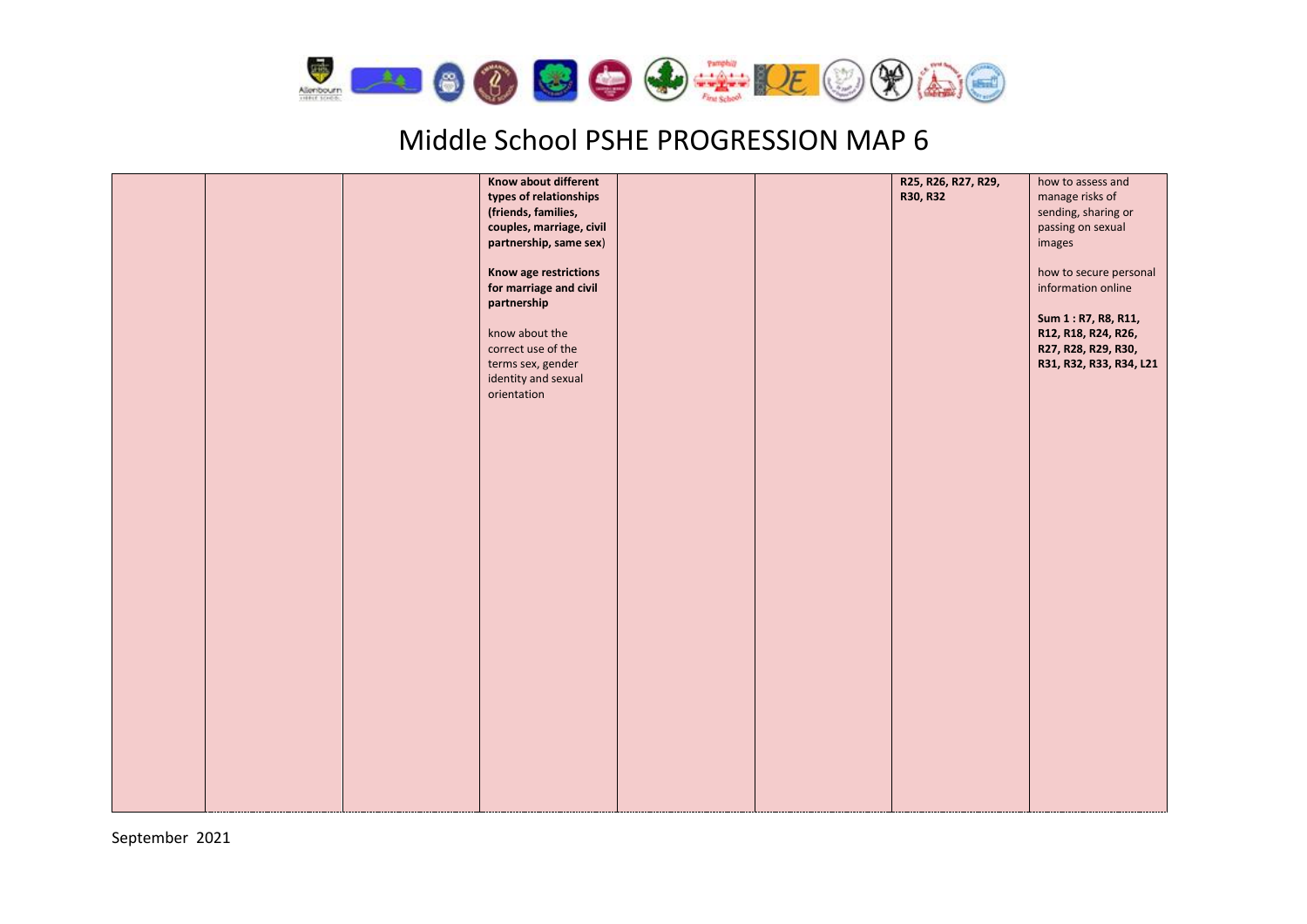

| Living in the | Year <sub>3</sub>        | Year 4                     | Year <sub>5</sub>           | Year 6                                 | Year7                                          | <b>Community and</b>               | Year 9                      |
|---------------|--------------------------|----------------------------|-----------------------------|----------------------------------------|------------------------------------------------|------------------------------------|-----------------------------|
| wider world   | Know about their         | <b>Understand that</b>     | <b>Understand about the</b> | Be critical of what                    | Developing skills and                          | careers                            |                             |
|               | responsibilities, rights | everyone has human         | importance of human         | they see and read in                   | aspirations                                    |                                    | <b>Setting goals</b>        |
| <i>covers</i> | and duties (home,        | rights (and that           | rights (and the Rights      | the media                              |                                                | Equality of opportunity            |                             |
| community,    | school and the           | children have their        | of the Child)               |                                        | Careers, teamwork and                          | in careers and life                | Learning strengths,         |
| rules and     | environment)             | own set of human           |                             | critically consider                    | enterprise skills, and                         | choices, and different             | career options and          |
| opinions,     |                          | rights)                    | <b>Know that harmful</b>    | information they                       | raising aspirations                            | types and patterns                 | goal setting as part of     |
| appreciating  | <b>Understand about</b>  |                            | practices (such as FGM      | choose to forward to                   |                                                | of work                            | the GCSE options            |
| difference,   | resolving differences -  | Know about the UN          | and forced marriage)        | others                                 | how to be enterprising.                        |                                    | process                     |
| finance and   | agreeing and             | declaration on the         | are in contradiction        |                                        | including skills of                            | about equality of                  |                             |
| careers)      | disagreeing              | <b>Rights of the Child</b> | with                        | know that there is                     | problem-solving,                               | opportunity in life and            |                             |
|               |                          |                            | human rights                | local and national                     | communication,                                 | work                               | about transferable          |
|               |                          | Know we are part of        |                             | government                             | teamwork, leadership,                          |                                    | skills, abilities and       |
|               |                          | local, national and        | <b>Know that harmful</b>    |                                        | risk-management, and                           | how to challenge                   | <b>interests</b>            |
|               |                          | global communities         | practices (such as FGM      |                                        | creativity                                     | stereotypes and                    |                             |
|               |                          | Know about who             | and forced marriage)        | <b>Know how finance</b>                |                                                | discrimination in                  | how to demonstrate          |
|               |                          | works with the local       | are against British law     | plays an important                     | about a broad range of                         | relation to work and               | strengths                   |
|               |                          | community                  | (illegal)                   | part                                   | careers and the abilities                      | pay                                |                             |
|               |                          |                            |                             | in people's lives                      | and qualities required                         |                                    | about different types of    |
|               |                          |                            | <b>Understand that</b>      |                                        | for different careers                          | about employment,                  | employment and              |
|               |                          |                            | human rights overrule       | know how the wrong                     |                                                | self-employment and                | career pathways             |
|               |                          |                            | any beliefs, ideas or       | choices can affect                     | about equality of                              | voluntary work                     |                             |
|               |                          |                            | practices that harm         | wellbeing e.g                          | opportunity                                    |                                    | how to manage feelings      |
|               |                          |                            | others                      | gambling, debt                         |                                                | how to set aspirational            | relating to future          |
|               |                          |                            |                             |                                        | how to challenge                               | goals for future careers           | employment                  |
|               |                          |                            | Know about the role         | be a critical<br>critical consumer and | stereotypes, broaden<br>their horizons and how | and challenge                      | how to work towards         |
|               |                          |                            | of voluntary,               |                                        | to identify future                             | expectations that limit<br>choices | aspirations and set         |
|               |                          |                            | community and               | know about good<br>value               |                                                |                                    | meaningful, realistic       |
|               |                          |                            | pressure groups             |                                        | career aspirations                             | A2: R39, R41, L3, L8,              | goals for the future        |
|               |                          |                            | Know that                   | Understand 'loan,                      | about the link between                         | L9, L10, L11, L12                  |                             |
|               |                          |                            | resources are               | interest and debt                      | values and career                              |                                    | about GCSE and post-        |
|               |                          |                            | allocated and the           |                                        | choices                                        |                                    | 16 options                  |
|               |                          |                            | effect this has on          | Know that people pay                   |                                                |                                    |                             |
|               |                          |                            | individuals,                | 'tax' to contribute                    | A2 - R15, R39, L1, L4,                         | <b>Digital literacy</b>            | skills for decision         |
|               |                          |                            | communities and the         | towards society                        | L5, L9, L10, L12                               |                                    | making                      |
|               |                          |                            | environment                 |                                        |                                                | Online safety, digital             |                             |
|               |                          |                            |                             | recognise routes into                  | <b>Financial decision</b>                      | literacy, media                    | A2: L2, L3, L6, L7, L8,     |
|               |                          |                            | research, discuss and       | careers                                | making                                         |                                    | L9, L11, L12, L13, L14      |
|               |                          |                            | debate issues               |                                        |                                                |                                    |                             |
|               |                          |                            | concerning health and       |                                        |                                                |                                    |                             |
|               |                          |                            | wellbeing                   |                                        |                                                |                                    | <b>Employability skills</b> |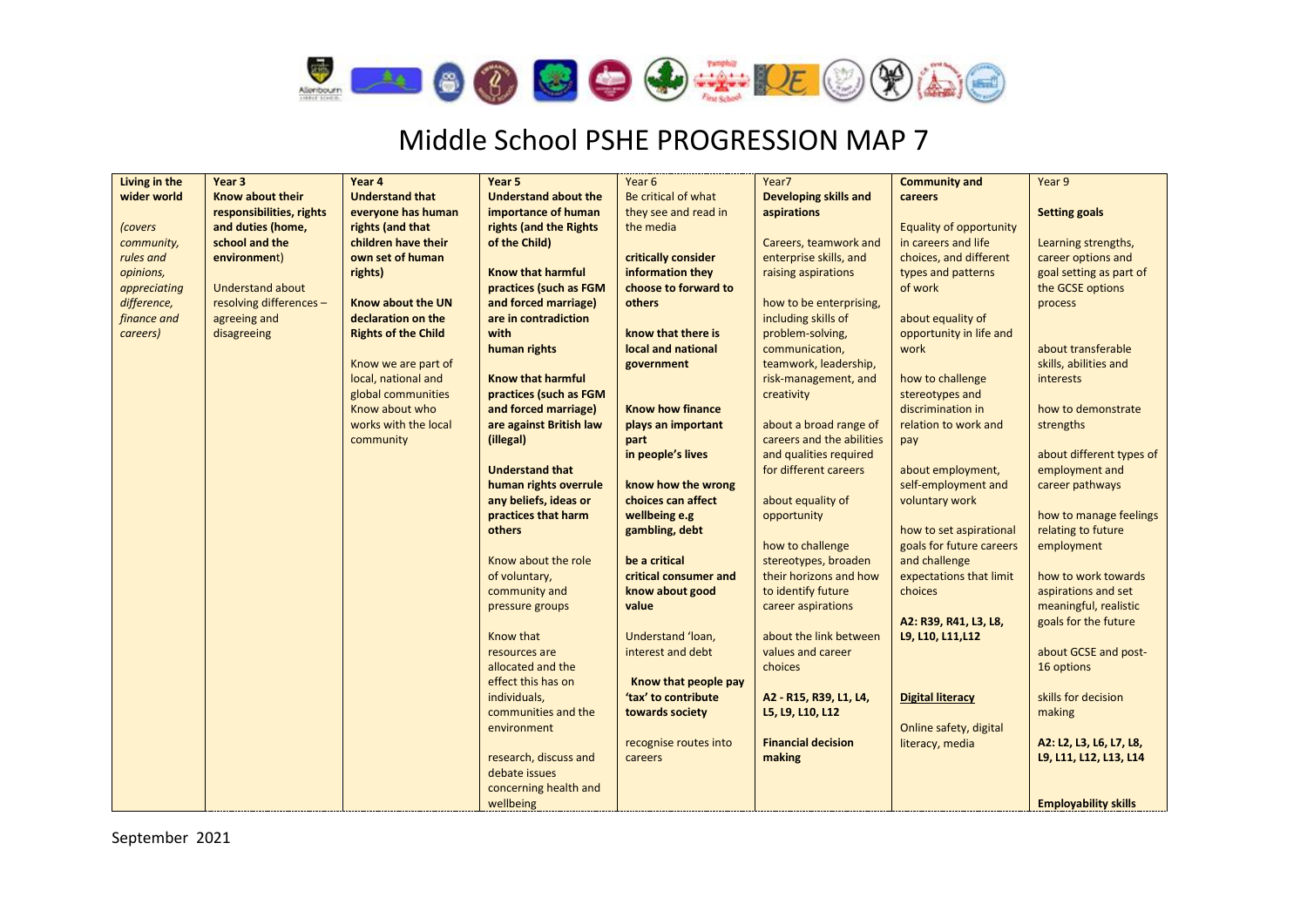

|  |                        | Saving, borrowing,     | reliability, and          |                                     |
|--|------------------------|------------------------|---------------------------|-------------------------------------|
|  | know why laws and      | budgeting and making   | gambling hooks            | <b>Employability and</b>            |
|  | rules are made         | financial choices      |                           | online presence                     |
|  |                        |                        | about online              |                                     |
|  | know the importance    |                        | communication             | about young people's                |
|  | of the rule of law     | how to make safe       |                           | employment rights and               |
|  |                        | financial choices      | how to use social         | responsibilities                    |
|  | know how laws and      |                        | networking sites safely   | skills for enterprise and           |
|  | rules are made in      | about ethical and      |                           | employability                       |
|  | parliament             | unethical business     | how to recognise          |                                     |
|  |                        | practices and          | online grooming in        | how to give and act                 |
|  | Explain their views on | consumerism            | different forms, e.g. in  | upon constructive                   |
|  | issues that affect     |                        | relation to sexual or     | feedback                            |
|  | society as well as     | about saving, spending | financial exploitation,   |                                     |
|  | themselves             | and budgeting          | extremism and             | how to manage their                 |
|  |                        |                        | radicalisation            | 'personal brand' online             |
|  |                        | how to manage risk-    |                           |                                     |
|  |                        | taking behaviour       | how to respond and        | habits and strategies to            |
|  |                        |                        | seek support in cases of  | support progress                    |
|  |                        | Sum 2 - H32, L15, L16, |                           |                                     |
|  |                        | L17, L18               | online grooming           | how to identify and                 |
|  |                        |                        |                           | access support for                  |
|  |                        |                        | how to recognise          |                                     |
|  |                        |                        | biased or misleading      | concerns relating to life<br>online |
|  |                        |                        | information online        |                                     |
|  |                        |                        |                           | <b>Sum 2: PoS refs: R13,</b>        |
|  |                        |                        | how to critically assess  |                                     |
|  |                        |                        | different media sources   | R14, L2, L4, L5, L8,                |
|  |                        |                        | how to distinguish        | L9, L14, L21, L24, L27              |
|  |                        |                        | between content which     |                                     |
|  |                        |                        | is publicly and privately |                                     |
|  |                        |                        | shared                    |                                     |
|  |                        |                        |                           |                                     |
|  |                        |                        | about age restrictions    |                                     |
|  |                        |                        | when accessing            |                                     |
|  |                        |                        | different forms of        |                                     |
|  |                        |                        | media and how to          |                                     |
|  |                        |                        |                           |                                     |
|  |                        |                        |                           |                                     |
|  |                        |                        |                           |                                     |
|  |                        |                        |                           |                                     |
|  |                        |                        |                           |                                     |